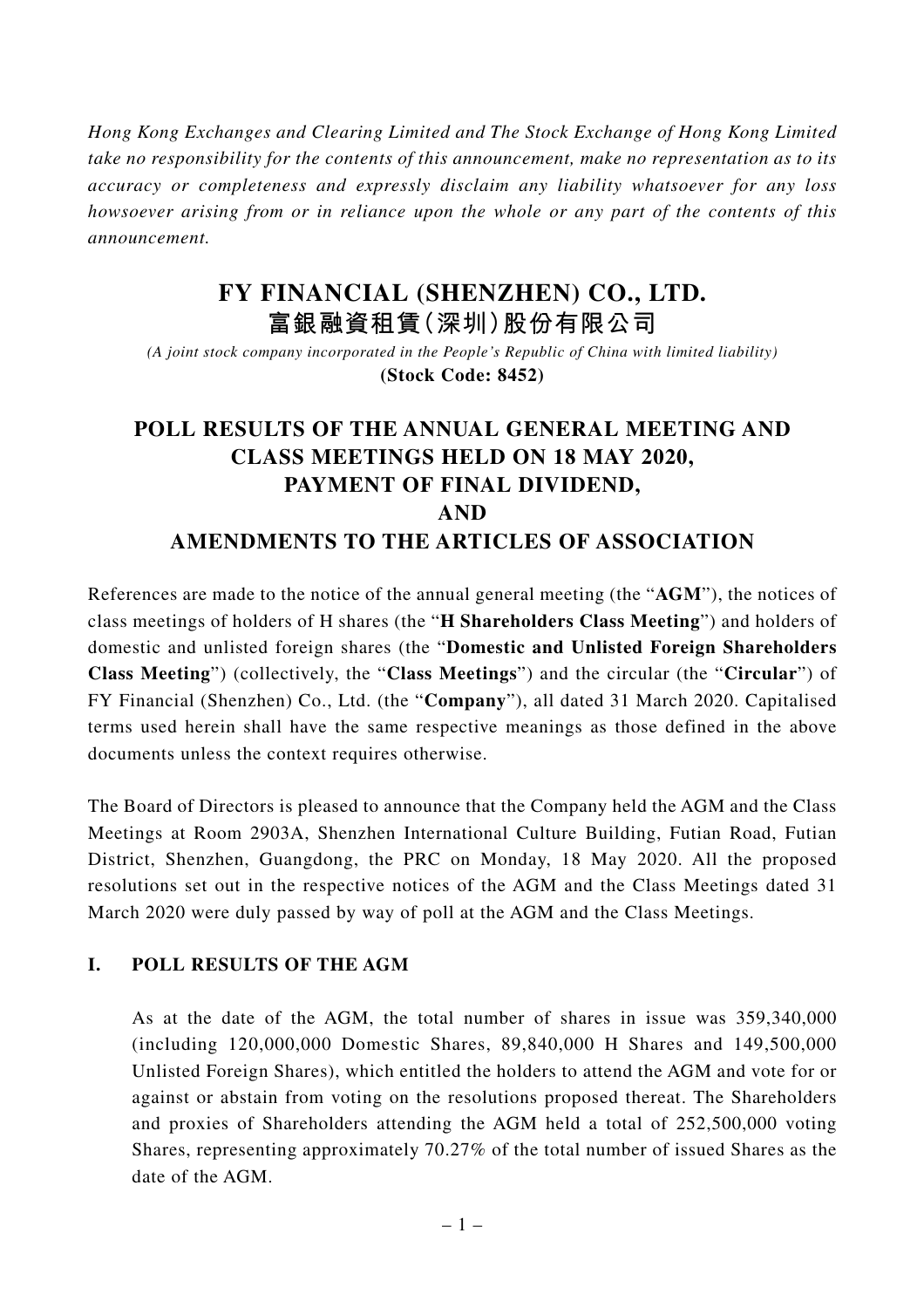The AGM was convened by the Board. Mr. Li Peng, an executive Director, was the chairman of the AGM and presided over the AGM. There was no restriction on any Shareholder casting votes on any of the proposed resolutions at the AGM. There were no Shares entitling the Shareholders to attend but abstain from voting in favour of any of the resolutions proposed at the AGM as set out in Rule 17.47A of the GEM Listing Rules. None of the Shareholders were required under the GEM Listing Rules to abstain from voting. None of the Shareholders have stated their intention in the Circular to vote against or to abstain from voting on any of the proposed resolutions at the AGM. The convening, holding and voting of the AGM were all in compliance with the requirements of the PRC Company Law, other relevant PRC laws and regulations and the Articles of Association. For details of the resolutions considered at the AGM, please refer to the Circular.

The poll results in respect of the respective resolutions proposed at the AGM were as follows:

| <b>ORDINARY RESOLUTIONS</b> |                                                                                                                                                                                                                          | Number of Votes and Percentage of<br><b>Total Number of Votes</b> |                     |                           |
|-----------------------------|--------------------------------------------------------------------------------------------------------------------------------------------------------------------------------------------------------------------------|-------------------------------------------------------------------|---------------------|---------------------------|
|                             |                                                                                                                                                                                                                          | <b>FOR</b>                                                        | <b>AGAINST</b>      | <b>ABSTAIN</b>            |
| 1.                          | To consider and approve the report of the board of<br>directors of the Company for the year ended 31<br>December 2019.                                                                                                   | 252,500,000<br>$(100\%)$                                          | $\theta$<br>$(0\%)$ | $\theta$<br>$(0\%)$       |
| 2.                          | To consider and approve the report of the<br>supervisory committee of the Company for the year<br>ended 31 December 2019.                                                                                                | 252,500,000<br>$(100\%)$                                          | $\theta$<br>$(0\%)$ | $\overline{0}$<br>$(0\%)$ |
| 3.                          | To consider and approve the final financial accounts<br>of the Company for the year ended 31 December<br>2019.                                                                                                           | 252,500,000<br>$(100\%)$                                          | $\theta$<br>$(0\%)$ | $\theta$<br>$(0\%)$       |
| 4.                          | To consider, approve and authorise the Board to<br>implement the profit and dividend distribution plan<br>of the Company for the year ended 31 December<br>2019 and to declare a final dividend of RMB0.05 per<br>Share. | 252,500,000<br>$(100\%)$                                          | $\theta$<br>$(0\%)$ | $\theta$<br>$(0\%)$       |
| 5.                          | To consider and approve the financial budget plan of<br>the Company for the year ending 31 December 2020.                                                                                                                | 252,500,000<br>$(100\%)$                                          | $\theta$<br>$(0\%)$ | $\overline{0}$<br>$(0\%)$ |
| 6.                          | To consider and approve the annual report of the<br>Company for the year ended 31 December 2019.                                                                                                                         | 252,500,000<br>$(100\%)$                                          | $\theta$<br>$(0\%)$ | $\theta$<br>$(0\%)$       |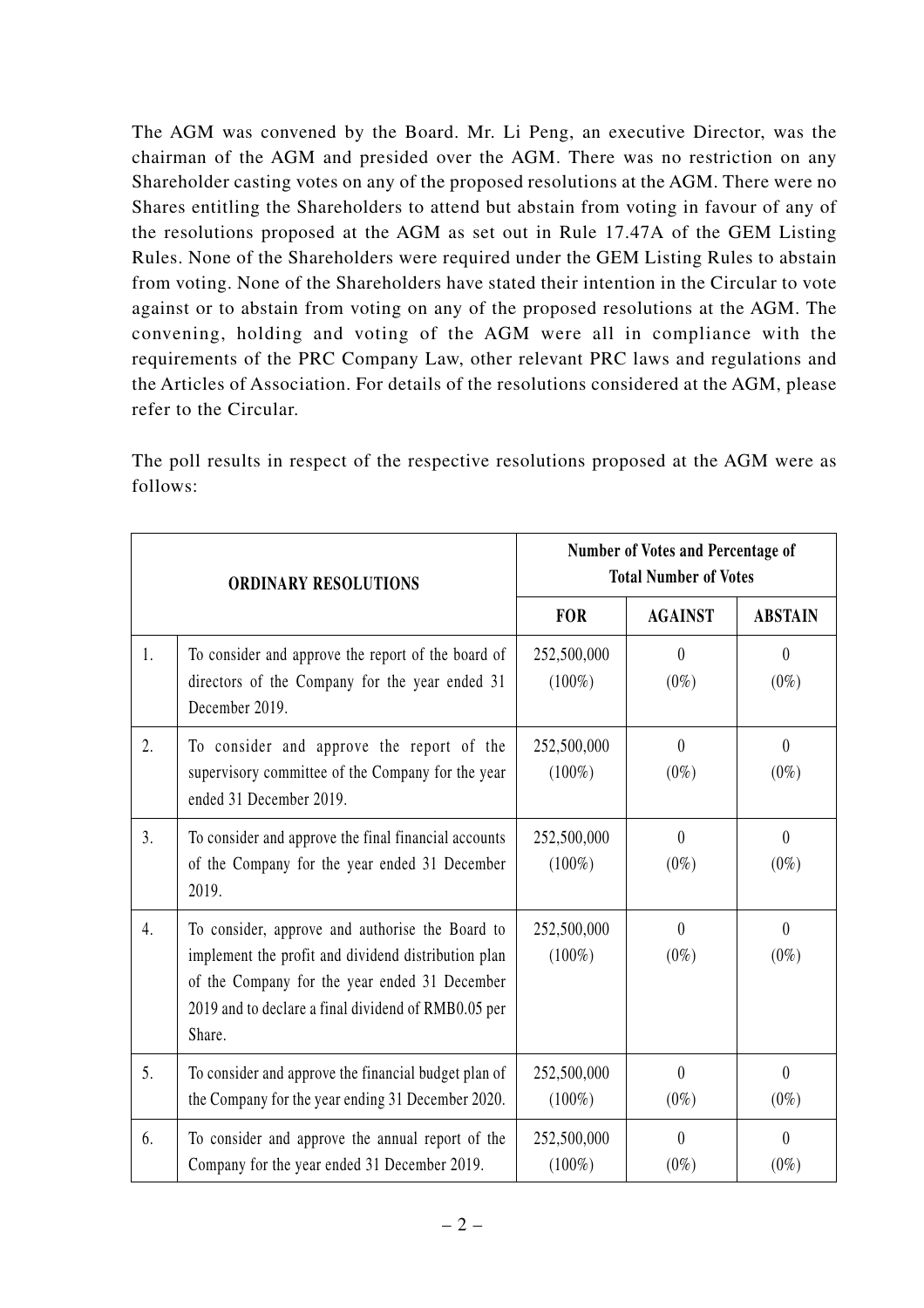| <b>ORDINARY RESOLUTIONS</b> |                                                                                                                                                                                                                                                     | Number of Votes and Percentage of<br><b>Total Number of Votes</b> |                     |                     |
|-----------------------------|-----------------------------------------------------------------------------------------------------------------------------------------------------------------------------------------------------------------------------------------------------|-------------------------------------------------------------------|---------------------|---------------------|
|                             |                                                                                                                                                                                                                                                     | <b>FOR</b>                                                        | <b>AGAINST</b>      | <b>ABSTAIN</b>      |
| 7.                          | To consider and approve the re-appointment of BDO<br>Limited as the Company's auditor for a term of<br>office till the conclusion of the next annual general<br>meeting of the Company and to authorise the Board<br>to determine its remuneration. | 252,500,000<br>$(100\%)$                                          | $\theta$<br>$(0\%)$ | $\theta$<br>$(0\%)$ |
| <b>SPECIAL RESOLUTION</b>   |                                                                                                                                                                                                                                                     | Number of Votes and Percentage of<br><b>Total Number of Votes</b> |                     |                     |
|                             |                                                                                                                                                                                                                                                     | <b>FOR</b>                                                        | <b>AGAINST</b>      | <b>ABSTAIN</b>      |
| 8.                          | To consider and approve the proposed amendments<br>to the articles of association of the Company as set<br>out in the circular of the Company dated 31 March<br>2020.                                                                               | 252,500,000<br>$(100\%)$                                          | $\theta$<br>$(0\%)$ | 0<br>$(0\%)$        |

As more than one half of the votes from the Shareholders (including their proxies) attending the AGM were cast in favour of the resolutions numbered 1 to 7, these resolutions were duly passed as ordinary resolutions.

As more than two-thirds of the votes from the Shareholders (including their proxies) attending the AGM were cast in favour of the resolution numbered 8, this resolution was duly passed as a special resolution.

In compliance with the requirements of the Articles of Association and the GEM Listing Rules, BDO Limited, the auditor of the Company, two Shareholders' representatives and one supervisor of the Company acted as the scrutineers for the vote-taking at the AGM.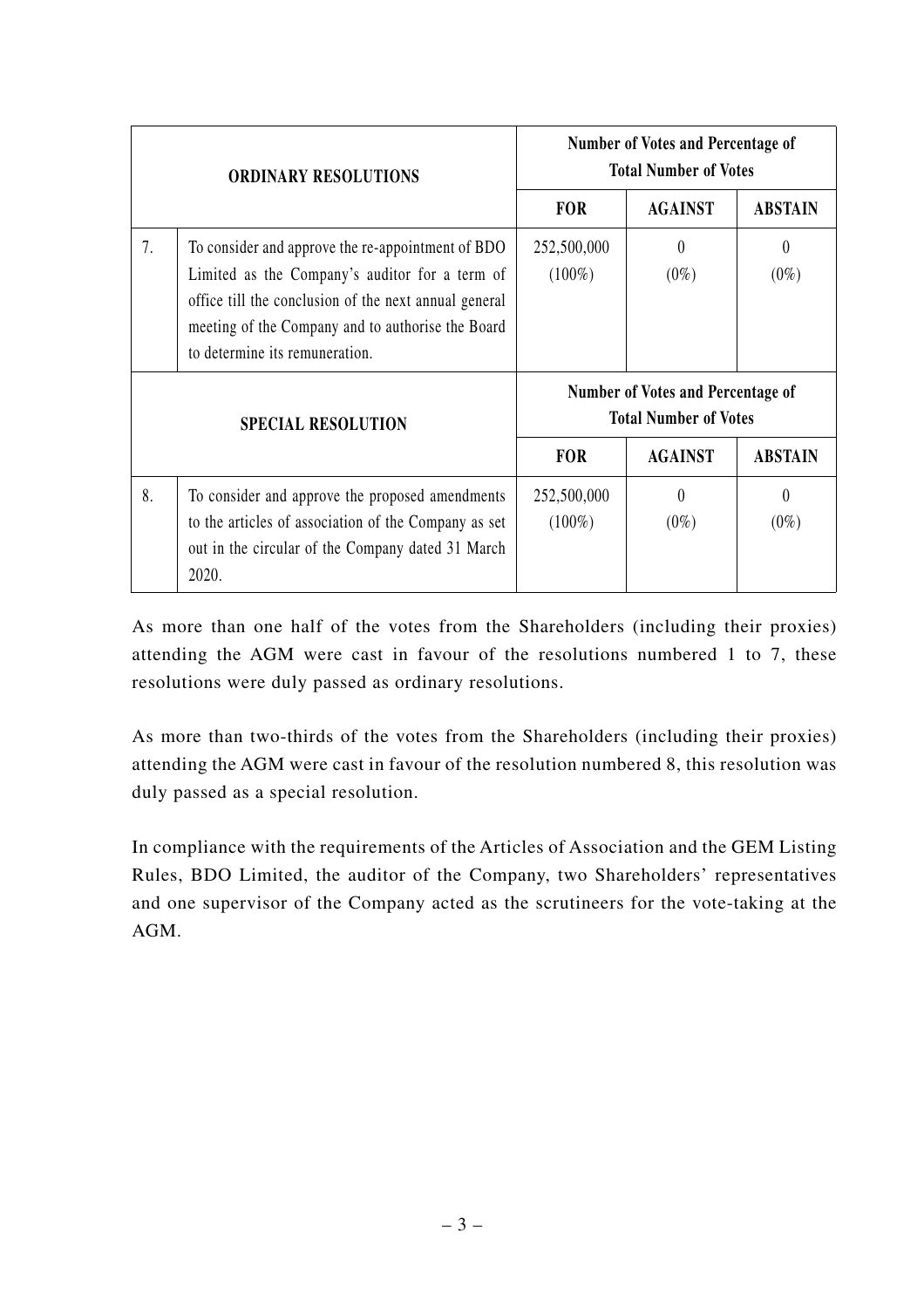## **II. POLL RESULTS OF THE DOMESTIC AND UNLISTED FOREIGN SHAREHOLDERS CLASS MEETING**

As at the date of the Domestic and Unlisted Foreign Shareholders Class Meeting, the total number of Domestic Shares and Unlisted Foreign Shares in issue was 269,500,000, which entitled the Domestic Shareholders and Unlisted Foreign Shareholders to attend the Domestic and Unlisted Foreign Shareholders Class Meeting and vote for or against or abstain from voting on the resolution proposed thereat. The Domestic Shareholders and Unlisted Foreign Shareholders and proxies of Domestic Shareholders and Unlisted Foreign Shareholders attending the Domestic and Unlisted Foreign Shareholders Class Meeting held a total of 252,500,000 voting Domestic Shares and Unlisted Foreign Shares, representing approximately 93.69% of the total number of issued Domestic Shares and Unlisted Foreign Shares as at the date of the Domestic and Unlisted Foreign Shareholders Class Meeting.

The Domestic and Unlisted Foreign Shareholders Class Meeting was convened by the Board. Mr. Li Peng, an executive Director, was the chairman of the Domestic and Unlisted Foreign Shareholders Class Meeting and presided over the above meeting. There was no restriction on any Domestic Shareholder or Unlisted Foreign Shareholder casting votes on any of the proposed resolution at the Domestic and Unlisted Foreign Shareholders Class Meeting. There were no Domestic Shares or Unlisted Foreign Shares entitling the Domestic Shareholders or Unlisted Foreign Shareholders to attend but abstain from voting in favour of any of the resolution proposed at the Domestic and Unlisted Foreign Shareholders Class Meeting as set out in Rule 17.47A of the GEM Listing Rules. None of the Domestic Shareholders or Unlisted Foreign Shareholders were required under the GEM Listing Rules to abstain from voting. None of the Domestic Shareholders or Unlisted Foreign Shareholders have stated their intention in the Circular to vote against or to abstain from voting on any of the proposed resolution at the Domestic and Unlisted Foreign Shareholders Class Meeting. The convening, holding and voting of the Domestic and Unlisted Foreign Shareholders Class Meeting were all in compliance with the requirements of the PRC Company Law, other relevant PRC laws and regulations and the Articles of Association. For details of the resolution considered at the Domestic and Unlisted Foreign Shareholders Class Meeting, please refer to the Circular.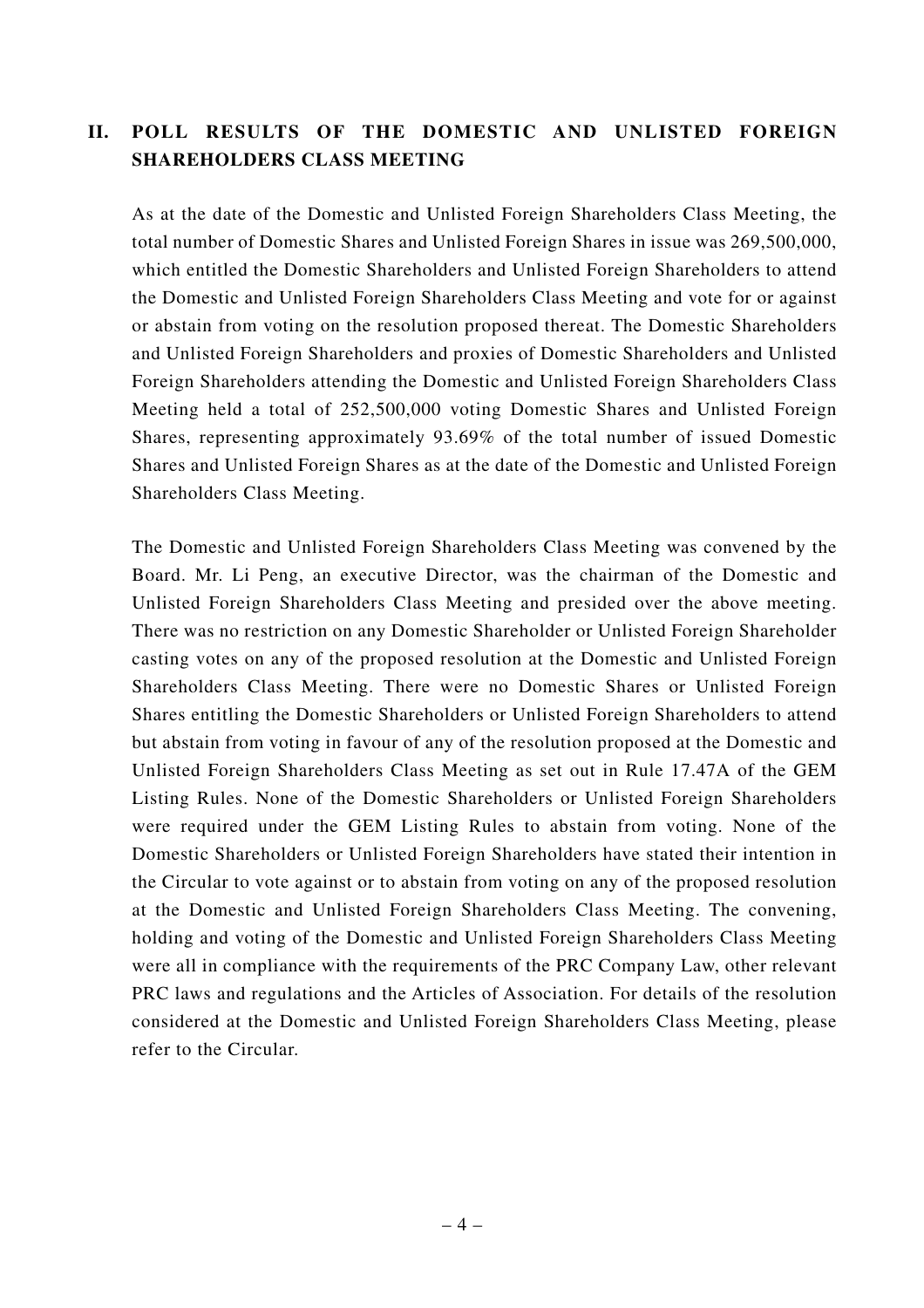| <b>SPECIAL RESOLUTION</b> |                                                                                                                                                                       | <b>Number of Votes and Percentage of</b><br><b>Total Number of Votes</b> |                     |                |
|---------------------------|-----------------------------------------------------------------------------------------------------------------------------------------------------------------------|--------------------------------------------------------------------------|---------------------|----------------|
|                           |                                                                                                                                                                       | <b>FOR</b>                                                               | <b>AGAINST</b>      | <b>ABSTAIN</b> |
|                           | To consider and approve the proposed amendments<br>to the articles of association of the Company as set<br>out in the circular of the Company dated 31 March<br>2020. | 252,500,000<br>$(100\%)$                                                 | $\theta$<br>$(0\%)$ | 0<br>$(0\%)$   |

As more than two-thirds of the votes from the Domestic Shareholders and Unlisted Foreign Shareholders (including their proxies) attending the Domestic and Unlisted Foreign Shareholders Class Meeting were cast in favour of the resolution numbered 1, this resolution was duly passed as a special resolution.

In compliance with the requirements of the Articles of Association and the GEM Listing Rules, BDO Limited, the auditor of the Company, two Shareholders' representatives and one supervisor of the Company acted as the scrutineers for the vote-taking at the Domestic and Unlisted Foreign Shareholders Class Meeting.

#### **III. POLL RESULTS OF THE H SHAREHOLDERS CLASS MEETING**

As at the date of the H Shareholders Class Meeting, the total number of H Shares in issue was 89,840,000, which entitled the H Shareholders to attend the H Shareholders Class Meeting and vote for or against or abstain from voting on the resolution proposed thereat. The H Shareholders and proxies of H Shareholders attending the H Shareholders Class Meeting held a total of 4,000 voting H Shares, representing approximately 0.0045% of the total number of issued H Shares as the date of the H Shareholders Class Meeting.

The H Shareholders Class Meeting was convened by the Board. Mr. Li Peng, an executive Director, was the chairman of the H Shareholders Class Meeting and presided over the above meeting. There was no restriction on any H Shareholder casting votes on any of the proposed resolution at the H Shareholders Class Meeting. There were no H Shares entitling the H Shareholders to attend but abstain from voting in favour of any of the resolution proposed at the H Shareholders Class Meeting as set out in Rule 17.47A of the GEM Listing Rules. None of the Shareholders were required under the GEM Listing Rules to abstain from voting. None of the H Shareholders have stated their intention in the Circular to vote against or to abstain from voting on any of the proposed resolution at the H Shareholders Class Meeting. The convening, holding and voting of the H Shareholders Class Meeting were all in compliance with the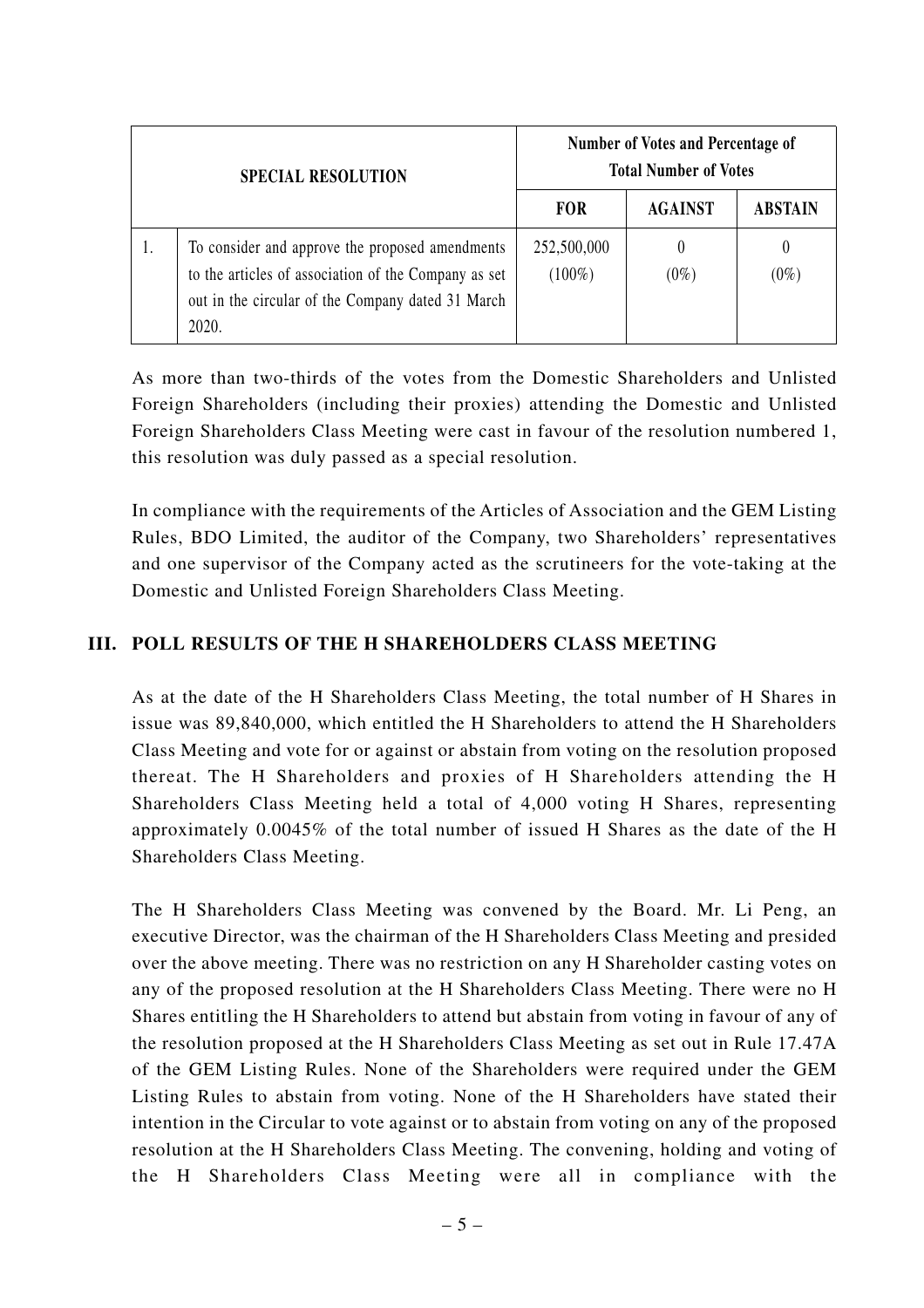requirements of the PRC Company Law, other relevant PRC laws and regulations and the Articles of Association. For details of the resolution considered at the H Shareholders Class Meeting, please refer to the Circular.

| <b>SPECIAL RESOLUTION</b> |                                                                                                                                                                       | Number of Votes and Percentage of<br><b>Total Number of Votes</b> |                     |                |
|---------------------------|-----------------------------------------------------------------------------------------------------------------------------------------------------------------------|-------------------------------------------------------------------|---------------------|----------------|
|                           |                                                                                                                                                                       | <b>FOR</b>                                                        | <b>AGAINST</b>      | <b>ABSTAIN</b> |
|                           | To consider and approve the proposed amendments<br>to the articles of association of the Company as set<br>out in the circular of the Company dated 31 March<br>2020. | 4,000<br>$(100\%)$                                                | $\theta$<br>$(0\%)$ | $(0\%)$        |

As more than two-thirds of the votes from the H Shareholders (including their proxies) attending the H Shareholders Class Meeting were cast in favour of the resolution numbered 1, this resolution was duly passed as a special resolution.

In compliance with the requirements of the Articles of Association and the GEM Listing Rules, BDO Limited, the auditor of the Company, two Shareholders' representatives and one supervisor of the Company acted as the scrutineers for the vote-taking at the H Shareholders Class Meeting.

### **IV. PAYMENT OF FINAL DIVIDEND**

Following the approval by the Shareholders at the AGM, the Board is pleased to announce the payment of a final dividend of RMB0.05 (including tax) per Share for the year ended 31 December 2019, with a total amount of RMB17,967,000 (including tax) ("**Final Dividend**"). Details are as follows:

- (1) The Company will pay the Final Dividend in cash to the Shareholders whose names appear on the register of members of Shares after the close of business on Tuesday, 2 June 2020.
- (2) The Company is expected to pay the Final Dividend on or before Tuesday, 14 July 2020. Final Dividend on Domestic Shares and Unlisted Foreign Shares will be paid in RMB; Final Dividend on H Shares will be paid in Hong Kong Dollars, converted at the central parity exchange rate of RMB against Hong Kong Dollars published by the People's Bank of China on the date of the AGM (i.e., HK\$1.00 = RMB0.9163). Therefore, the Final Dividend payable on H Shares is HK\$0.0546 (tax inclusive) per H Share.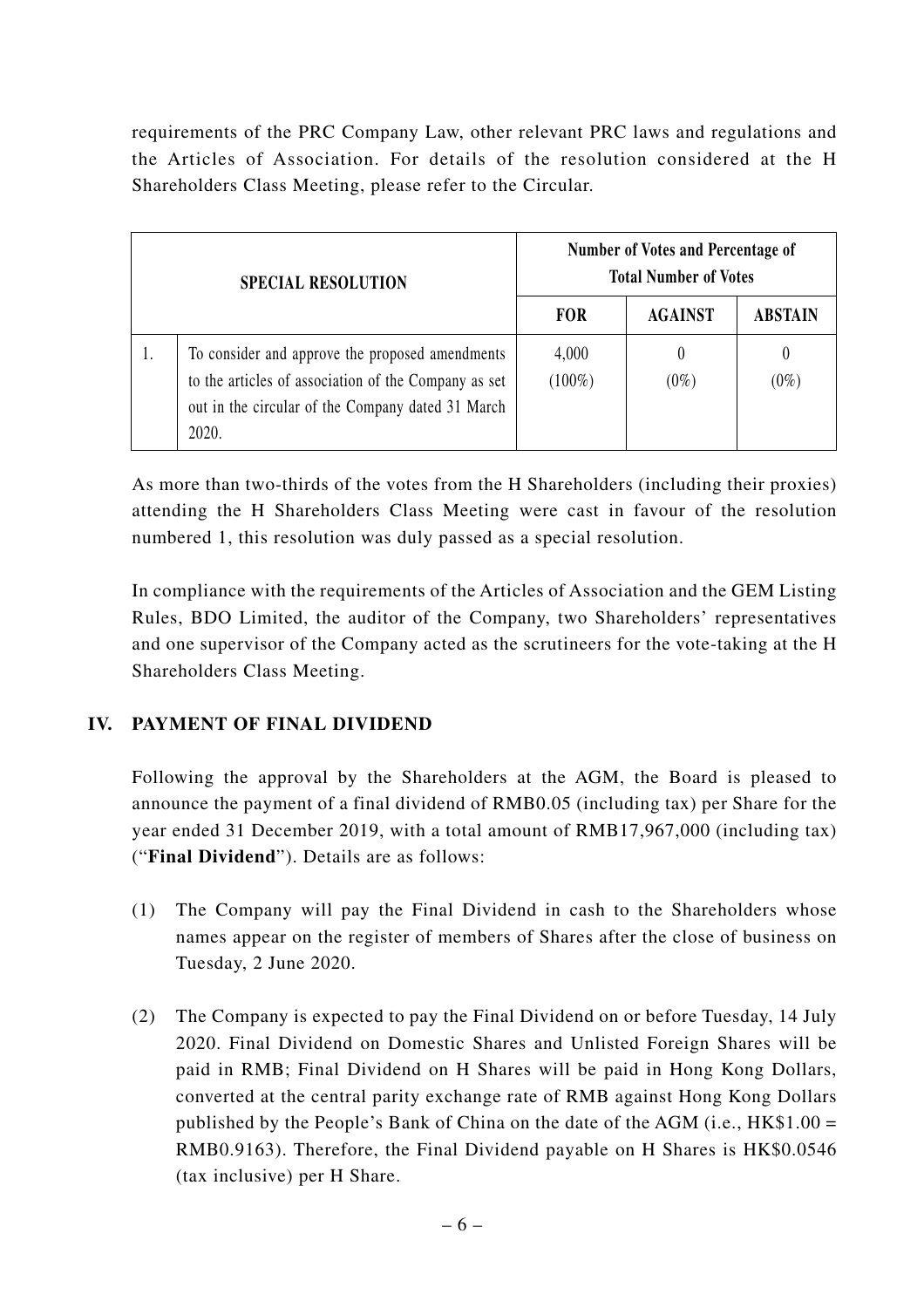- (3) For determining the entitlement of the H Shareholders of the Final Dividend, the transfer books and register of members of H Shares will be closed from Thursday, 28 May 2020 to Tuesday, 2 June 2020, both days inclusive, during which period no Share transfers can be registered. In order to be eligible for entitlement of the Final Dividend, unregistered holders of H Shares should ensure that all transfer documents of H Shares accompanied by the relevant H Share certificates must be lodged with the H Share Registrar, Tricor Investor Services Limited, at Level 54, Hopewell Centre, 183 Queen's Road East, Hong Kong not later than 4:30 p.m. on Wednesday, 27 May 2020.
- (4) The Company has appointed Tricor Investor Services Limited as the receiving agent (the "**Receiving Agent**") in Hong Kong which will receive the Final Dividend declared by the Company on behalf of the H Shareholders. The dividend of H Shareholders for 2019 will be paid by the Receiving Agent and the dividend warrants will be posted by the H Share Registrar, Tricor Investor Services Limited, by ordinary mail to all the H Shareholders at their own risk on or before Tuesday, 14 July 2020.
- (5) Taxes
	- (i) Pursuant to the Enterprise Income Tax Law of the PRC effective from 1 January 2008 and its implementation provisions and the Notice of the State Administration of Taxation on Issues Relevant to the Withholding of Enterprise Income Tax on Dividends Paid by PRC Enterprises to Offshore Non-resident Enterprise Holders of H Shares (Guo Shui Han [2008] No. 897) promulgated on 6 November 2008, the Company is obliged to withhold and remit enterprise income tax at a rate of 10% when it distributed the Final Dividend to the non-resident enterprise Shareholders whose names are registered in the register of members of H Shares. Any Share which is not registered in the name of individual H Shareholders, including the HKSCC Nominees Limited, other agents or trustees, or other organisations and entities is deemed as Shares held by non-resident enterprise Shareholders. Thus, enterprise income tax will be deducted from their dividends payable. Non-resident enterprise Shareholders may wish to apply for a tax refund (if any) in accordance with the relevant requirements, such as tax agreements (arrangements), upon receipt of any dividends.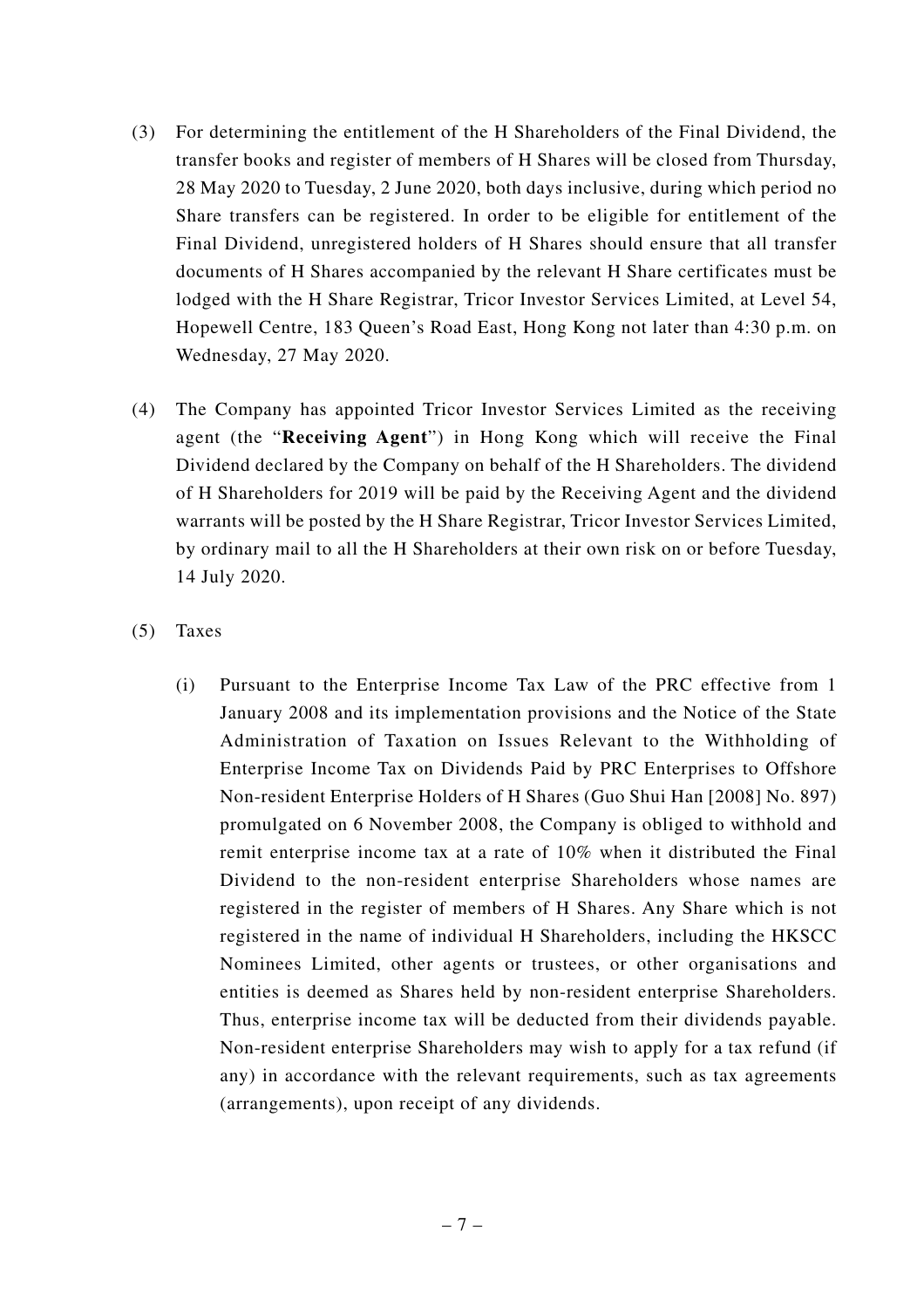(ii) Pursuant to the requirements of Notice of the Ministry of Finance and the State Administration of Taxation on Certain Policies Regarding Individual Income Tax (Cai Shui Zi [1994]020) promulgated by the Ministry of Finance and the State Administration of Taxation on 13 May 1994, overseas individuals are, as an interim measure, exempted from the PRC individual income tax on dividends or bonus received from foreign-invested enterprises in the PRC. As the Company is a foreign-invested joint stock limited company, the Company will not withhold and pay the individual income tax on behalf of individual shareholders when the Company distributes the Final Dividend to individual Shareholders whose names appear on the register of members of H Shares.

#### **Amendments to the Articles of Association**

Upon approval at the AGM and the Class Meetings, the Board is pleased to announce that the proposed amendments to the Articles of Association were duly passed as a special resolution with effect from the date of the AGM. For details of the proposed amendments to the Articles of Associations, please refer to the Circular. The full text of the revised Articles of Association will be published on the websites of the Stock Exchange and the Company in due course.

> By Order of the Board **FY Financial (Shenzhen) Co., Ltd. Zhuang Wei** *Chairman*

Shenzhen, the PRC, 18 May 2020